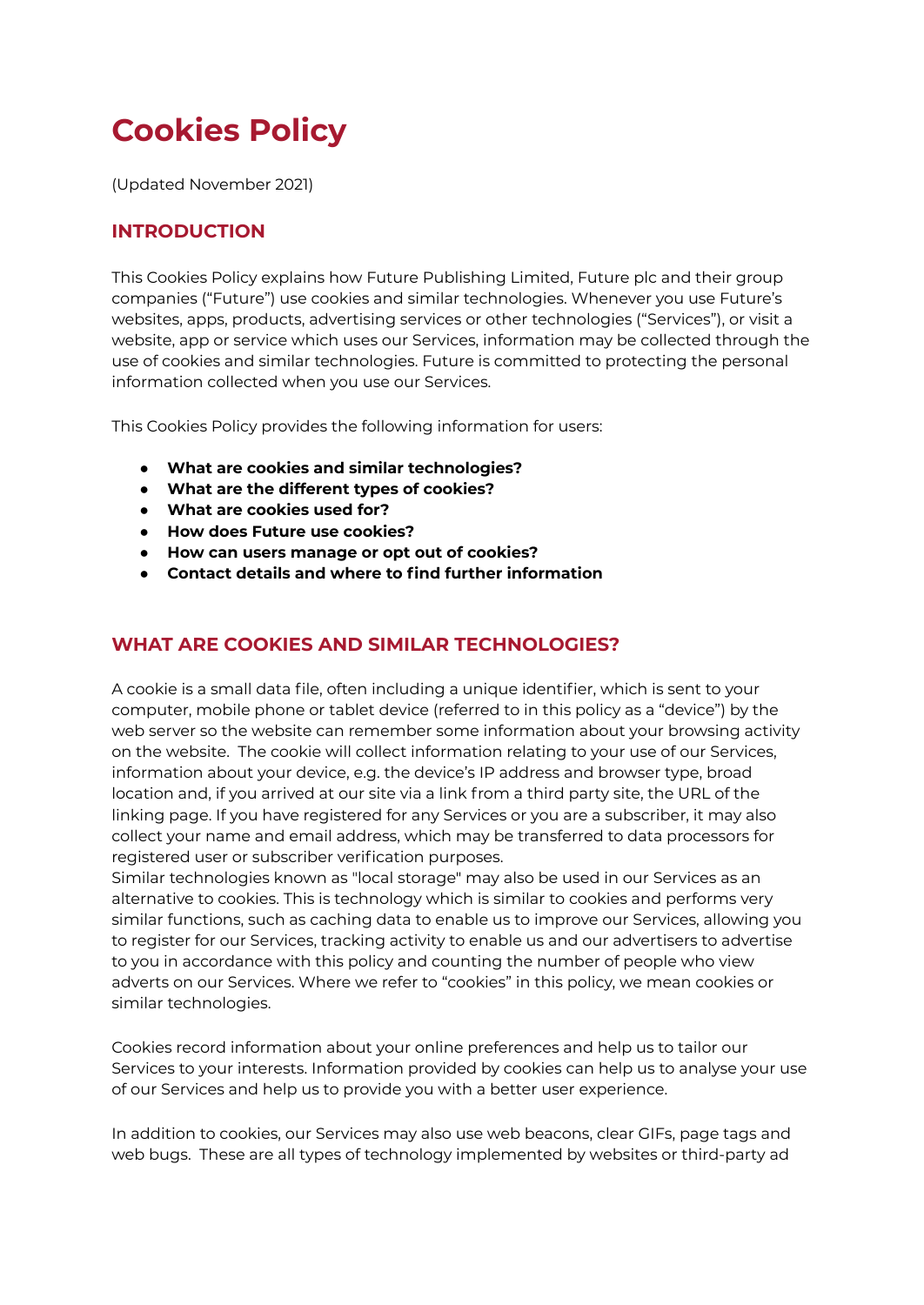servers to allow them to analyse your website use and help improve your experience of the Services.

## **WHAT ARE THE DIFFERENT TYPES OF COOKIES?**

- **Session cookies** are only stored for the duration of your visit to a website and are deleted from your device when you close your browser;
- **Persistent cookies** are saved on your device for a set period of time after the browser has closed and are used where we (or a third party) need to identify you for a later browsing session.
- **First party cookies** are set by the website you are visiting; and
- **Third-party cookies** are cookies used within our services which are set by other organisations. These include cookies from external analytics services which help us to understand the use of our sites, or by advertisers so that they can track the effectiveness of their advertisements. Third-party cookies can also be set by selected social media companies to enable you to share our content with your friends and networks, which may impact the content and messages you see on other websites you visit.

# **WHAT ARE COOKIES USED FOR?**

Future, together with our trusted partners, uses cookies in combination with other information we maintain for a number of purposes, including the following:

#### **1. Essential or 'Strictly Necessary' Cookies**

These cookies are essential for the running of our Services. Without these cookies, parts of our websites would not function. These cookies do not track where you have been on the internet and do not remember preferences beyond your current visit and do not gather information about you that could be used for marketing purposes. These cookies are usually session cookies which will expire when you close your browsing session.

#### **2. Functional Cookies**

Functional cookies are essential to the running of our Services. They are used to remember your preferences on our websites and to provide enhanced, more personal features. The information collected by these cookies is usually anonymised, so we cannot identify you personally. Functional cookies do not track your internet usage or gather information which could be used for selling advertising, but they do help with serving advertising. They may be set by us or by third party providers whose services we have added to our page.

#### **3. Analytical Performance and Measurement Cookies**

Analytical performance cookies are used to monitor the performance of our Services, for example, to determine the number of page views and the number of unique users a website has. Web analytics services may be designed and operated by third parties. The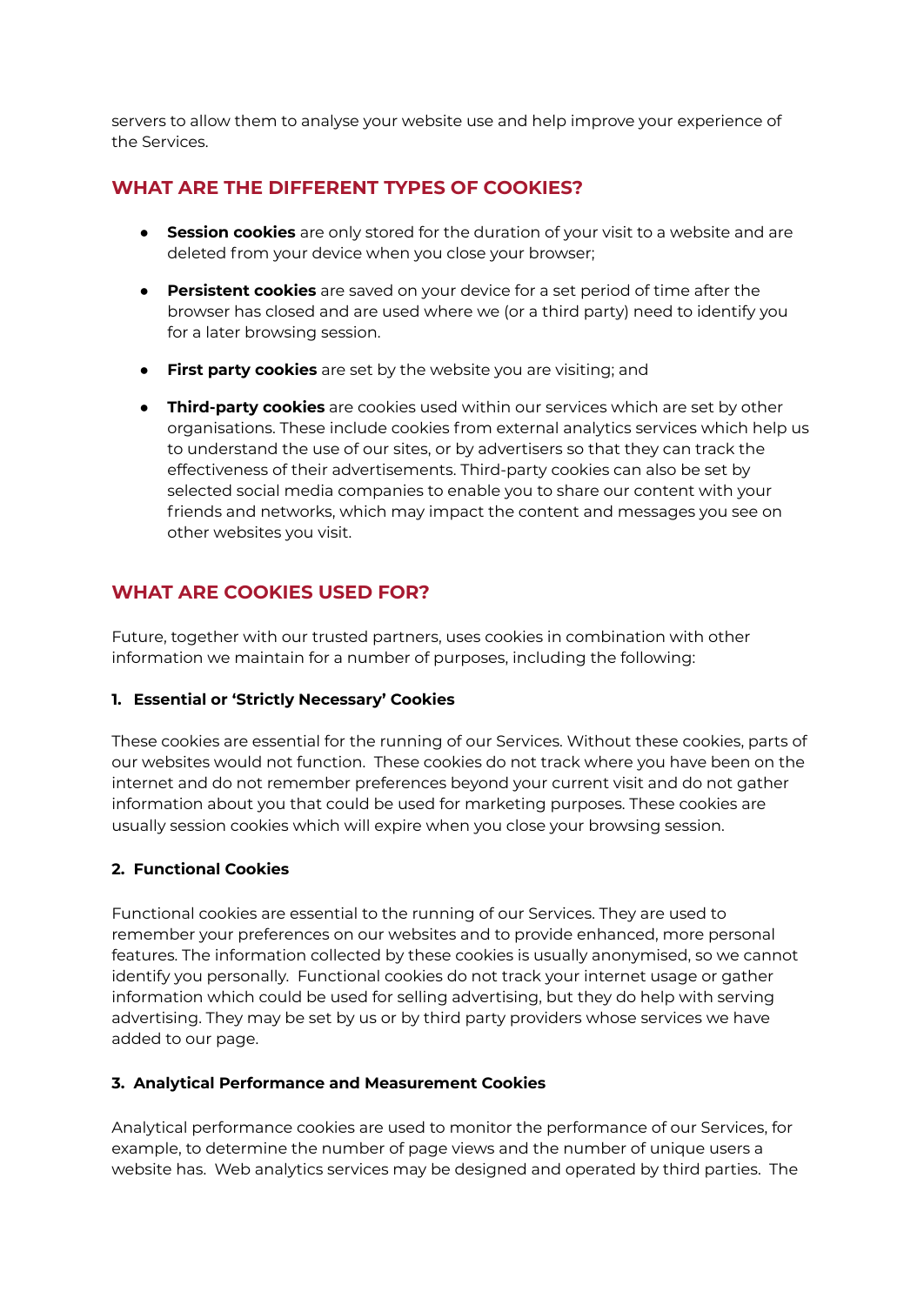information provided by these cookies allows us to analyse patterns of user behaviour and we use that information to enhance user experience or identify areas of the website which may require maintenance. The information is anonymous (i.e. it cannot be used to identify you and does not contain personal information such as your name and email address) and it is only used for statistical purposes.

## **4. Targeting or 'Behavioural Advertising' Cookies**

These cookies, which may be placed on your device by us or our trusted third-party service providers, remember that you have visited a website and use that information to provide you with content or advertising which is tailored to your interests. This is often called online behavioural advertising (OBA) and is done by grouping together shared interests based upon web browsing history. Your web browsing history can be used to infer things about you (e.g. your age, gender etc.), and this information may also be used to make advertising on websites more relevant to you. Without these cookies, content and advertisements you encounter may be less relevant to you and your interests. If you would like more information about OBA, including how to opt-out of these cookies, please see **How can users manage or opt-out of cookies?**

## **5. Social Media Cookies**

These cookies are set by a range of social media services that we have added to the site when you share our content with your friends and networks or when you engage with our content on or through a social site such as Facebook or Twitter. They are capable of tracking your browser across other sites and building up a profile of your interests. This may impact the content and messages you see on other sites you visit.

# **HOW DOES FUTURE USE COOKIES?**

Future, together with our trusted partners, uses cookies in combination with other information we maintain for a number of purposes, including the following:

#### **1. Essential and Functional Cookies**

We use these cookies to enable certain online functionality including:

- accessing your information so we can provide you with customised content and experiences, or remember the last page you visited on the Services;
- identifying returning users, registrants and subscribers and allow them to be presented with a personalised version of the site;
- eliminating the need for returning users to re-enter their login details;
- commenting on our sites;
- operating a shopping trolley on a variety of our Services including [www.magazinesdirect.com](https://www.magazinesdirect.com/);
- maintaining your settings and authenticating your identity while you are logged in to the Services;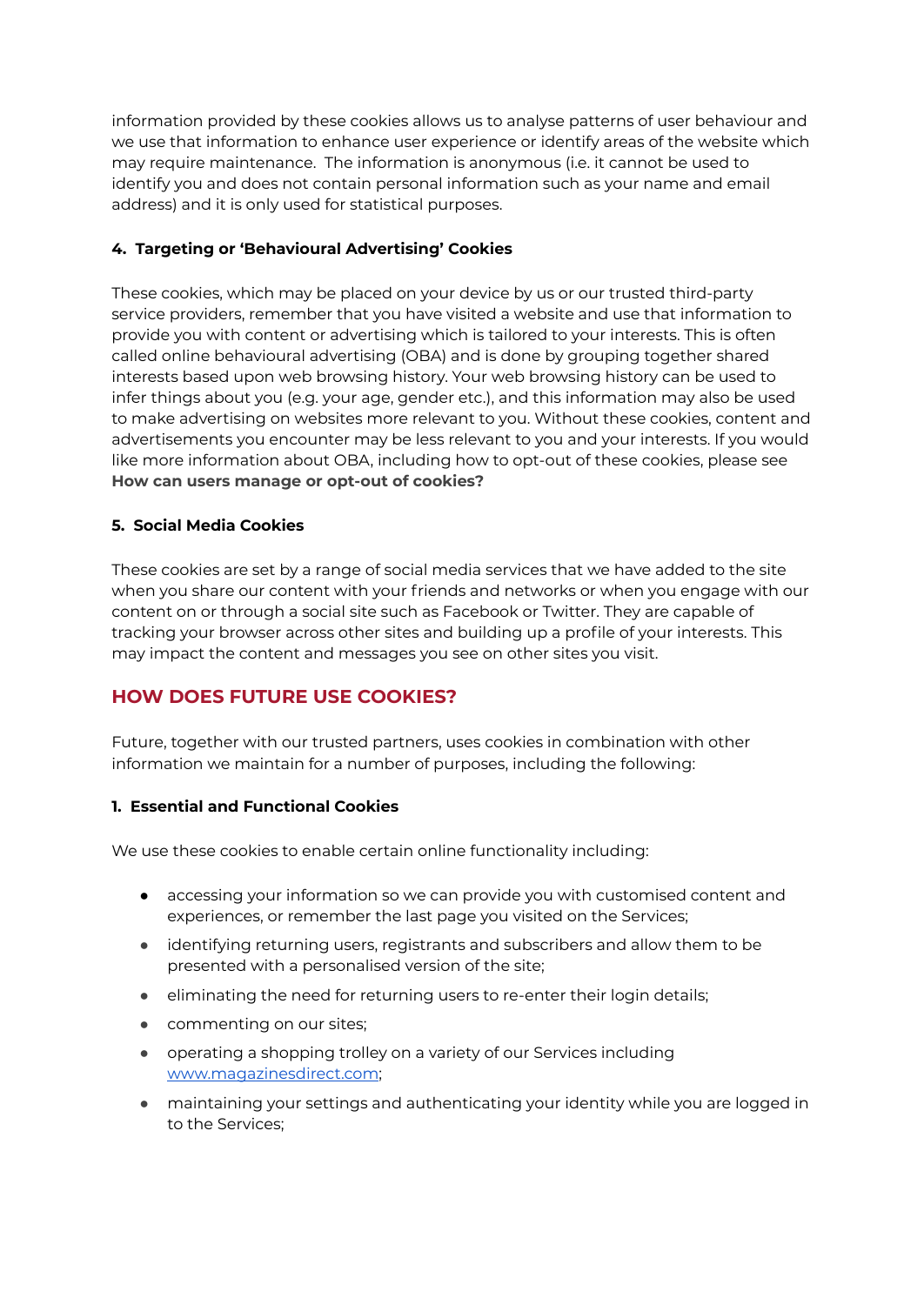● to support security measures and to assist in identifying possible fraudulent or abusive activities.

If you object to the use of essential and functional cookies please see **How can users manage or opt-out of cookies?**

#### **2. Analytical Performance and Measurement Cookies**

We use these cookies to measure users' behaviour to better develop our Services. By using analytics services provided by third parties such as Google Analytics and ComScore, we can analyse and measure which pages are viewed and how long for and which links are followed, and we can use this information to provide more content which is of interest. The data collected will generally be aggregated to provide trends and usage patterns for business analysis, site/platform improvement and performance metrics and to inform our advertising and marketing strategies. Our cookies, or the resulting analysis, can also be shared with our business partners. We also receive similar information about visitors to the sites of our group companies and other partners.

If you object to the use of analytical performance and measurement cookies please see here: **How can users manage or opt out of cookies?**

#### **3. Targeting or 'Behavioural Advertising' Cookies**

We use these cookies to:

- deliver content and marketing communications tailored to your interests based on information from your visit;
- manage online advertising and revenue share arrangements. Our approved advertising partners, primarily Google (Doubleclick and AdSense), Magnite, Index Exchange, OpenX, Pubmatic, Criteo and GroupM use cookies together with web beacons to provide advertising to you and to enable us to manage our relationship with those advertisers by, for example, tracking how many unique users have seen a particular advertisement or followed a link in an advertisement;
- manage eCommerce activities via affiliate links and associated revenue share arrangements;
- measure general user behaviour across our sites and third party sites to build a profile based on users' browsing patterns so that we and third parties can target advertising to users that will be more relevant to their interests. This means that if, for example, users visit a page with a review about a particular camera then the cookie will collect this information and we may target adverts for that camera to those users and, if users visit third party sites that are part of the same advertising network, those third parties may target adverts for that camera to those users;
- to create profiles that trusted third parties can buy to allow them to better target their advertising with more relevant content;
- display relevant advertising to you on other sites, based on your web search activity;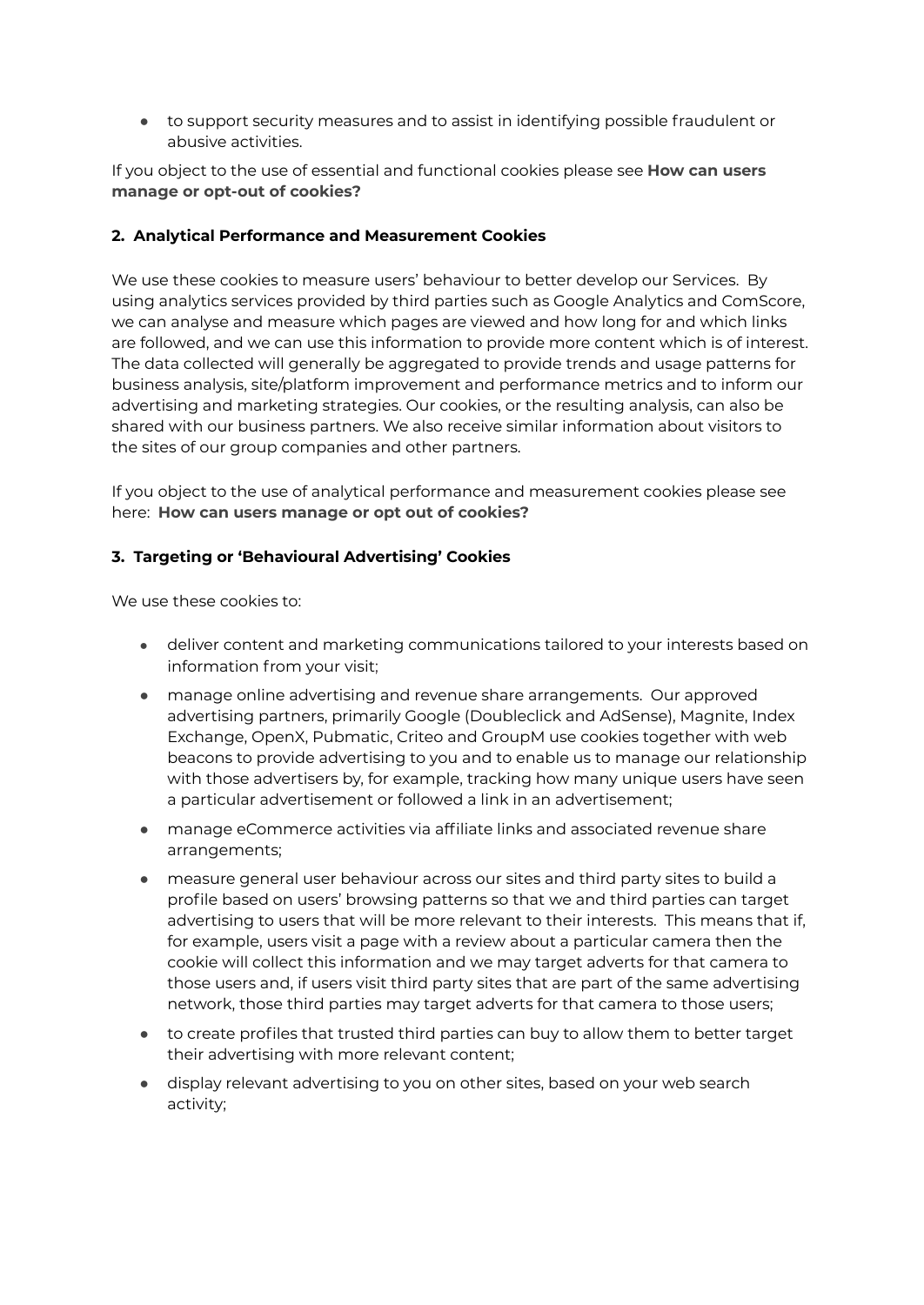● keep track of the number of users who saw a particular ad or visited a particular page of one of our websites, analyse the effectiveness of our ads, and provide auditing, research and reporting for advertisers.

The trusted partners we work with in relation to targeting and behavioural advertising include third-party ad servers, ad agencies, technology vendors, providers of advertisement content, research firms and other companies that help us provide more effective advertising and offer you a more personalised experience. As your browser, app or device communicates with the third party's servers, these companies can collect information, including your IP address, page header information, browser or device information, just as if you had requested their web page or used their apps directly.

We cannot control nor do we have access to any cookies placed on your computer by third-party advertisers and sponsors.

For more detailed information about the third parties who we work with on targeting and behavioural advertising, please click [here.](https://www.futureplc.com/third-party-cookies/)

If you object to the use of targeting and behavioural advertising cookies please see **How can users manage or opt-out of cookies?**

## **4. Social Media Cookies**

Cookies are also used when you share information using a social media sharing button on the sites. The social network will record that you have done this and may use this information about your visit to target advertising to you. We also market our own products and services on social media and use cookies to help with this. For example, we place a pixel on our sites that allows Facebook to place cookies on web browsers. When a visitor to our site who uses Facebook returns to Facebook, Facebook can identify them as part of a group of our site visitors and can serve them with marketing messages from us on our behalf.

The types of cookies used by these third parties and how they use the information generated by them will be governed by those companies' privacy policies. If you object to the use of social media cookies please see **How can users manage or opt-out of cookies?**

#### **5. Other Third Party Cookies**

You may notice on some pages of our websites that cookies have been set that are not related to Future. When you visit a page with content embedded from a third-party service provider such as YouTube, for example, they may set their own cookies on your device. Future does not control the use of these third-party cookies and cannot access them due to the way that cookies work, as cookies can only be accessed by the party who originally set them. Please check the third-party websites for more information about these cookies.

Some of our websites use Adobe Flash Player to deliver video and game content to users. Adobe utilise their own cookies, which are not manageable through your browser settings but are used by the Flash Player for similar purposes, such as storing preferences or tracking users. Flash Cookies work in a different way to web browser cookies; rather than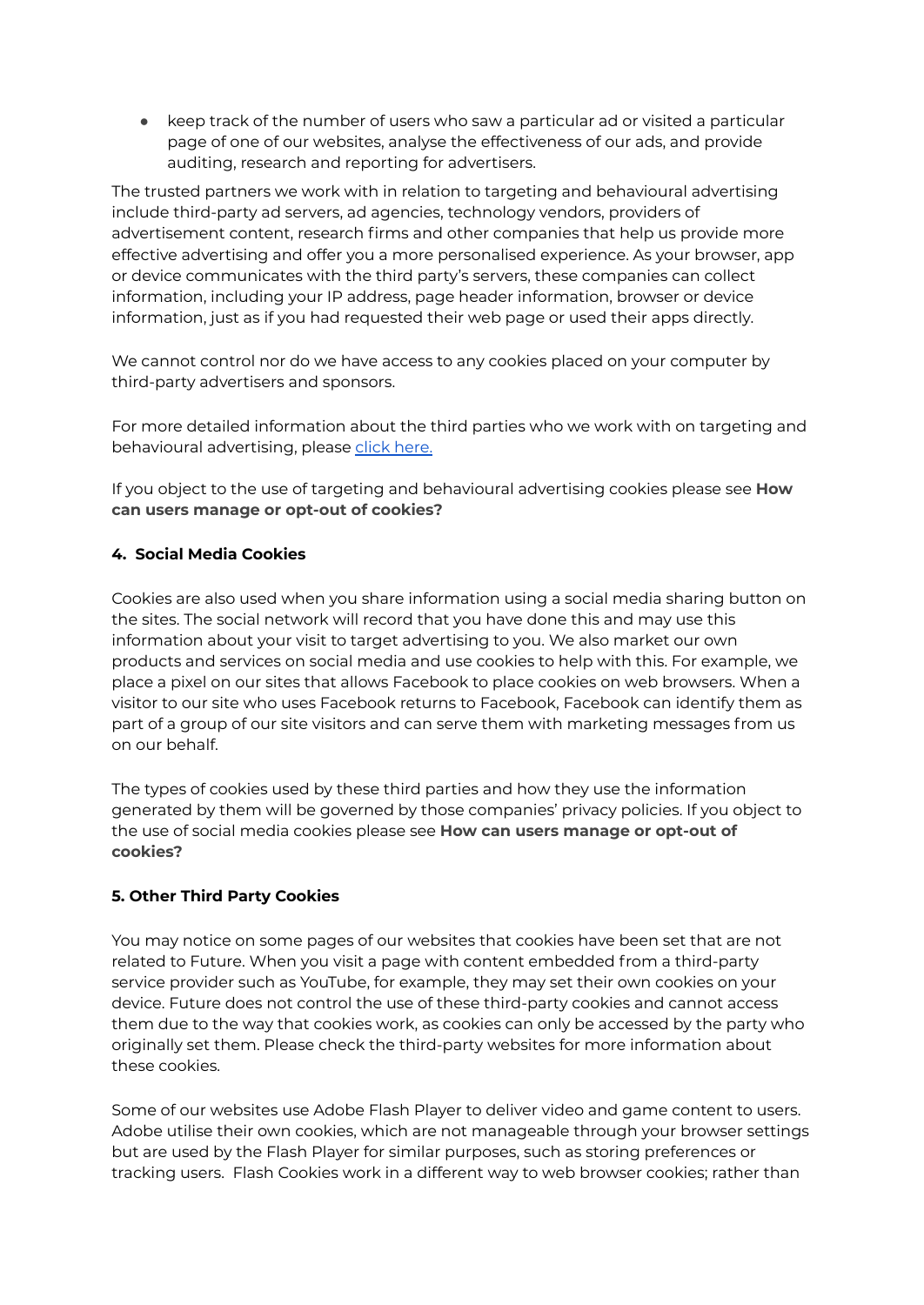having individual cookies for particular jobs, a website is restricted to storing all data in one cookie. You can control how much data, if any, may be stored in that cookie but you cannot choose what type of information is allowed to be stored. You can manage which [website](http://www.macromedia.com/support/documentation/en/flashplayer/help/settings_manager07.html)s can store information in Flash cookies on your device via the website storage [settings](http://www.macromedia.com/support/documentation/en/flashplayer/help/settings_manager07.html) panel on the Adobe website.

We also include web beacons in our emails to track the success of our marketing campaigns. This means that if you open an email from us we can see which of the pages of our websites you have visited. Our web beacons do not store additional information on your device but, by communicating with our cookies on your device, they can tell us whether our emails are opened and verify any clicks through to links or advertisements. They enable us to query whether users who do not open our emails wish to continue receiving them and to inform our advertisers in aggregate how many users have clicked on their advertisements within the email. We may also use this information for purposes including determining which of our emails are more interesting to users and for personalising email campaigns.

If you object to the use of web beacons please see **How can users manage or opt-out of cookies?**

**For more detailed information about the third-party cookies on our sites, please [click](https://www.futureplc.com/third-party-cookies/) [here](https://www.futureplc.com/third-party-cookies/)**

## **HOW CAN USERS MANAGE OR OPT-OUT OF COOKIES?**

Some people find the idea of a website storing information on their device a little intrusive, in particular when the information is stored and used by a third party. For example, you may object to being served advertising which is targeted to your interests based on your browsing history. If you would prefer to opt out of cookies, it is possible to control cookies by following the steps below, however you should be aware that you might lose some features and functionality of the website if you do so.

Cookies, including those which have already been set, can be deleted from your hard drive. You can also change the preferences/settings in your web browser to control cookies. Some internet browsers have a 'Do Not Track or 'DNT' setting; this sends a signal to websites asking them not to track your browsing. The following links may be helpful:

Cookie [setting](https://support.mozilla.org/en-US/kb/cookies-information-websites-store-on-your-computer?redirectlocale=en-US&redirectslug=Cookies) in Firefox

Cookie setting in Safari - [desktop](https://support.apple.com/en-gb/guide/safari/sfri11471/mac) and mobile [devices](https://support.apple.com/en-gb/HT201265)

Cookie setting in Internet [Explorer](https://support.microsoft.com/en-gb/windows/delete-and-manage-cookies-168dab11-0753-043d-7c16-ede5947fc64d#ie=ie-10)

Cookie setting in [Chrome](https://support.google.com/chrome/answer/95647?hl=en&ref_topic=14666)

Cookie [setting](https://help.opera.com/en/latest/web-preferences/) in Opera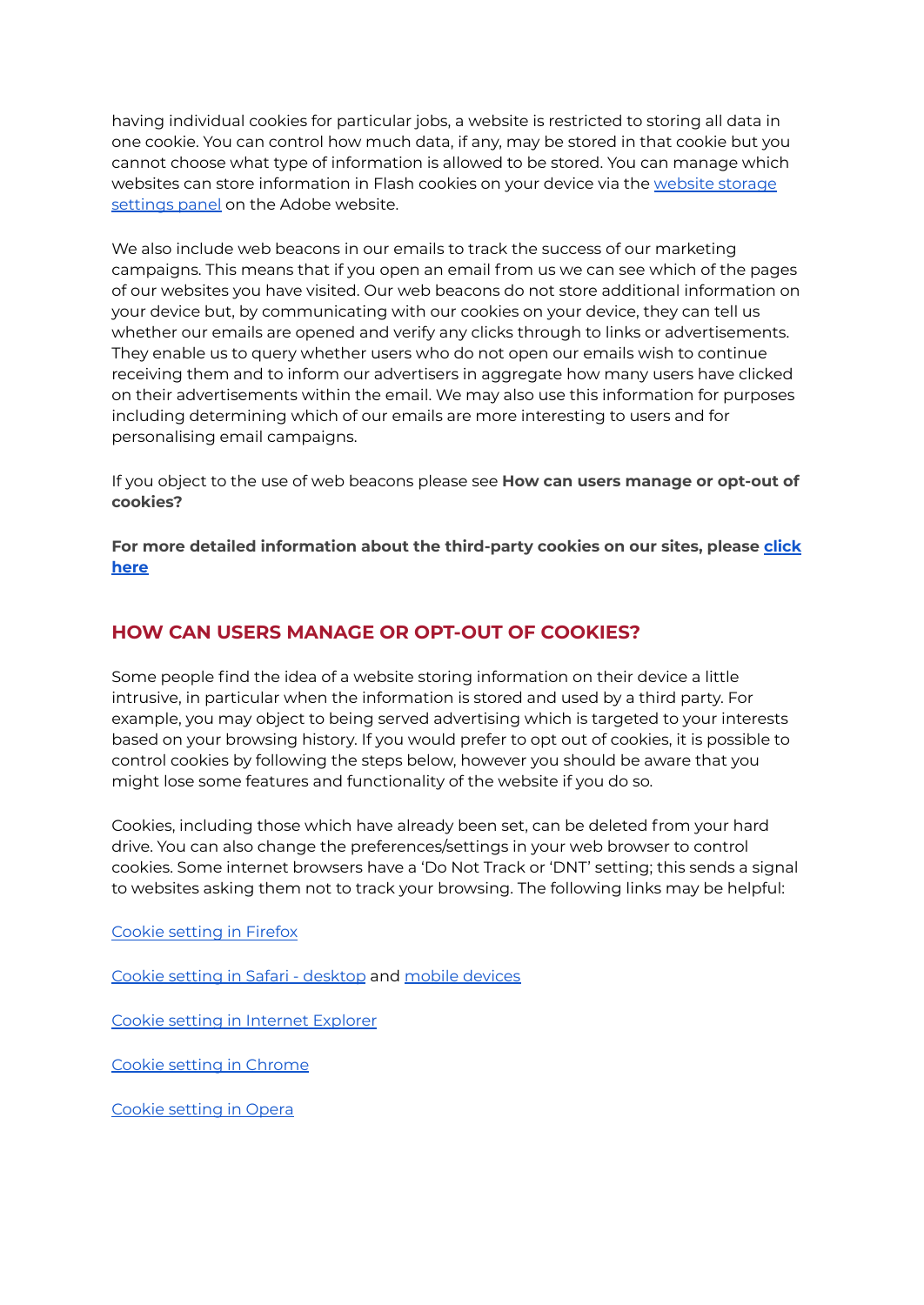In some cases, you can choose to accept cookies from the primary site, but block them from third parties. In others, you can block cookies from specific advertisers, or clear out all cookies. Deleting or blocking cookies may reduce functionality of the site. To learn more about how to reject cookies, visit <http://www.allaboutcookies.org/> or go to the help menu within your internet browser. If you experience any problems having deleted cookies, you should contact the supplier of your web browser.

#### **Opting out of Analytical Performance Cookies:**

If you would like to opt-out of Analytics cookies, please do so by clicking on the relevant links in this Third-Party Cookies table [here.](https://www.futureplc.com/third-party-cookies/)

#### **Opting out of Targeting and Behavioural Advertising Cookies:**

If you would like to disable third party cookies generated by advertisers or providers of targeted advertising services, you can turn them off by going to the third party's website. Please click [here](https://www.futureplc.com/third-party-cookies/) [f](https://www.futureplc.com/cookies-policy/third-party-cookies/)or details.

## **You can find out more on how to decline targeting and behavioural advertising cookies by visiting:**

#### **UK/EEA**

If you are based in the UK or European Union and would like to learn more about how advertisers use these types of cookies or to choose not to receive them, please visit [www.youronlinechoices.eu,](http://www.youronlinechoices.eu/) <http://www.aboutads.info> and <http://optout.networkadvertising.org/?c=1#!/>

#### **United States**

If you are based in the United States and would like to learn more or to opt out of interest-based advertising please visit **[AboutAds.info](http://optout.aboutads.info/?c=2&lang=EN)** for laptops and NAI Mobile [Choices](https://www.networkadvertising.org/mobile-choice/) or [AppChoices](https://youradchoices.com/appchoices) for mobile devices.

#### **Canada**

The Digital Advertising Alliance Canada's (DAAC) AdChoices initiative allows you to opt-out of the use of information for interest-based advertising. For more information on this program, see <https://youradchoices.ca/>

The DAAC has a tool that generates a list of third-party advertising companies participating in the DAAC's Self-Regulatory Program for Online Interest-Based Advertising and who are currently collecting data from your browser for the purposes of targeted advertising. You can use the tool to opt-out of interest-based advertising. The DAAC tool to opt-out of interest-based advertising can be found [here](http://optout.aboutads.info/?c=3&lang=en): here

Note that opting out through these channels does not mean you will no longer see ads. You will still receive other types of ads from these companies, and any type of ad from non-participating companies. The sites you visit may still collect your information for other purposes.

Please be aware that these are third party websites and Future does not accept any liability for the instructions given on these sites.

#### **Web Beacons**